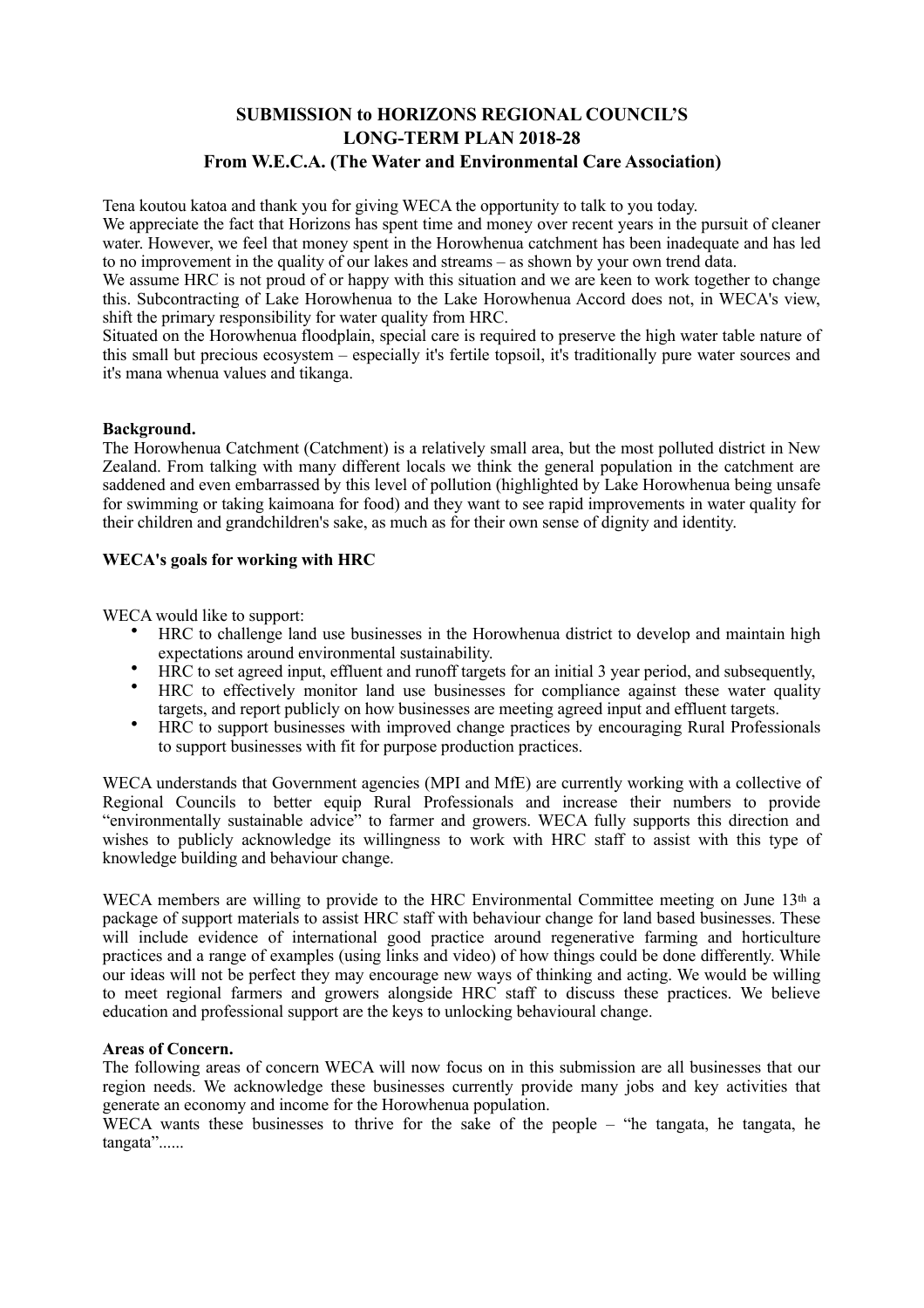## **Agricultural farming.**

The ten dairy farms in the Catchment represent one source of pollution. WECA considers overstocking close to streams and lakes to be the major problem here. Thought needs to be given by HRC to consenting and stock numbers close to lakes and streams. Studies show that reducing stock numbers alongside a reduction in fertiliser application can result in greater productivity and profit.

WECA recommends that HRC along with HDC and business interest groups also think rigorously about how to appropriately retire some farm land close to the coast and lakes, and return these to wetland or help find alternative economic land uses with lower environmental impact.

We understand from HRC in 2017 that some dairy farms are still operating on effluent management agreements which are no longer fit for purpose from a good or best practice perspective. While technically compliant under old specifications these arrangements are unhelpful. Can HRC find a way to speed up introduction of replacement systems?

While we understand the fencing of major waterways has been largely done, this is a red herring in terms of water quality management, as there is now clear scientific evidence to support our visual records that most farms have drains or minor water courses that direct the majority of inputs and effluent (especially water borne nitrogen) just below the pasture level across paddocks and into the major fenced and planted waterways. From our observations, every farm seems to have these water courses in abundance.

While beef and sheep units do contribute to our pollution problems, they do so less than dairying, particularly if stock numbers are well managed.

## **Residential Building and waste water systems.**

The significant increase in residential building (three new subdivisions at last count, alongside the recent removal of development contributions by HDC) is a recent cause for real concern as there is evidence the township's support systems are already struggling, even without more houses in the district. Waste water from the township's industrial areas, businesses and main roads still flow down the Queen St, Domain and Hokio Beach Rd. drains directly into Lake Horowhenua. On a H.E.K.A. catchment road trip last year some of us shared with seven HRC councillors evidence of residential stormwater being discharged directly or indirectly into spring fed streams. Has any effort been made to address this?

#### **WECA wishes to raise other long term water related system concerns.**

These include the Treatment station with it's associated waste water disposal system the 'Pot', poorly sited near the coast, The 'Pot' drains into the Waiwiri stream and leaches underground towards the shellfish beds on the coast. Recent coastal studies show these beds may be dying. Is the 'Pot' contributing to this? The 'Pot' is currently up for long term Resource Consent renewal and WECA cannot support this. The Hokio Landfill is again poorly sited near the coast and very likely to be leaching heavy metals into the Hokio stream and the sea. WECA recommends immediate stopping of waste from KDC coming to the Hokio landfill and rigorous exploration of alternative sites.

## **Horticulture.**

The major source of pollution in our Catchment is currently from intensive horticulture.

The horticulture fields seem to entirely lack substantial onsite silt traps and have insignificant and often unplanted narrow berms. The road facing edges of paddocks have been recontoured on CD Farm Rd to flow directly into the road drains. Current planting practice is on raised rows that direct the water, nutrient and topsoil flows towards the drains and therefore quickly into the streams.

With no barriers, the fields flow good soil/sediment and fertiliser inputs directly into the Patiki stream (4<sup>th</sup>) dirtiest by nitrogen reading in NZ) on the north side of Lake Horowhenua (eg. Kawiu Rd) and into the Arawhata stream (2nd dirtiest by nitrogen reading in NZ) on the south side of the Lake (eg. Bruce Rd and CD Farm Rd).

Along with major applications of fertiliser to force feed crops for short term production, these are poor practices for keeping topsoil in the paddocks and for managing fertiliser runoff in ways that protect our waterways.

WECA recommends significant action from HRC to work with growers in line with our earlier stated goals, starting with a clear 3 year plan with agreed targets for water quality improvement and behavioural practice change.

## **Lake Horowhenua.**

Lake Horowhenua, according to the Horizons' *Report Card*, had an LTI of 6.7 in 2016 and has been above 6.0 in every year since 2006. Pollution of the Lake has been a long-term problem and Horizons has been aware of it for long enough to get it moving in the right direction. It is clear that the Lake is